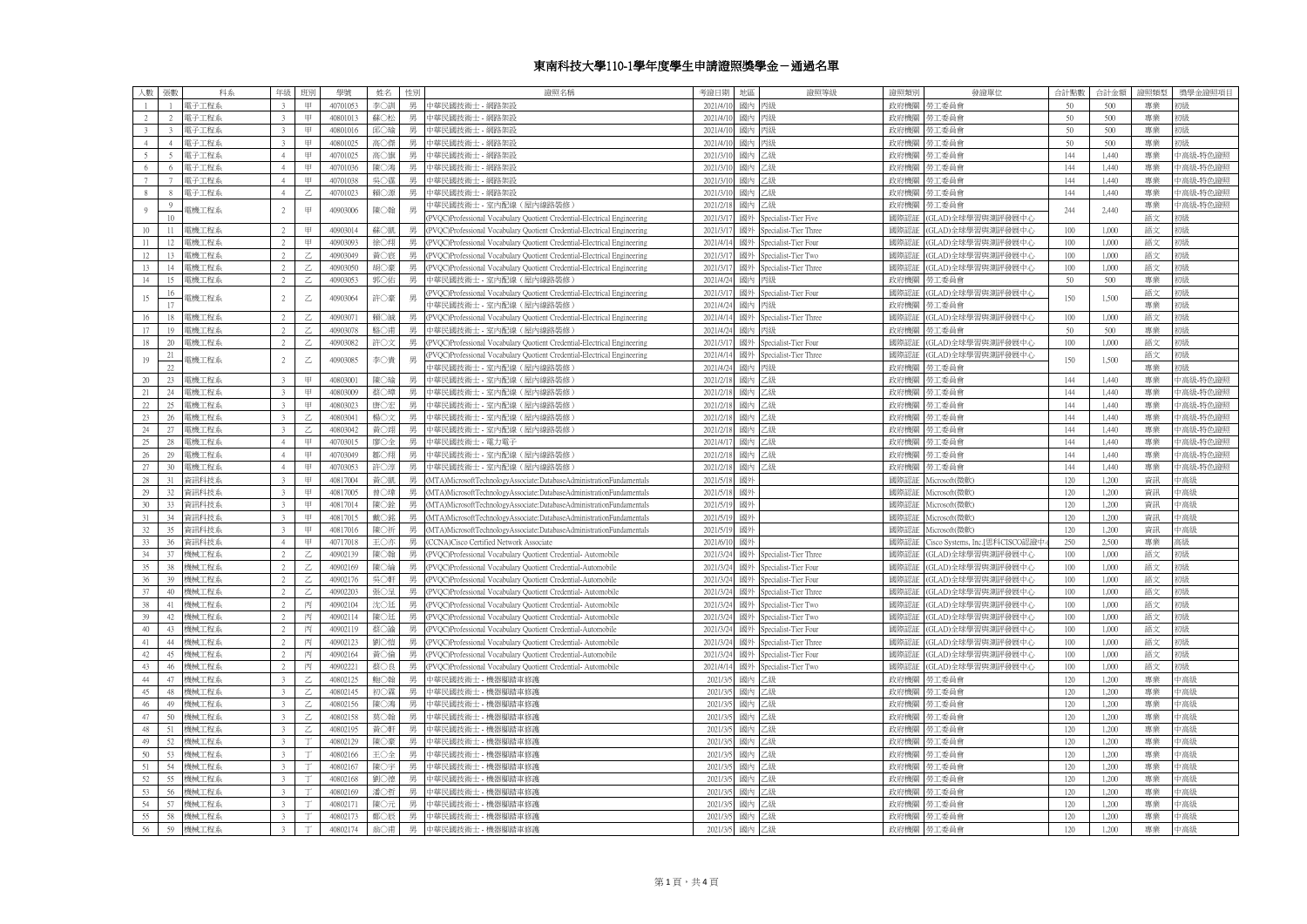| 人數     | 張數             | 科系             | 年級                       | <b>FHH</b>                | 學號       | 姓名  | 性別  | 證照名稱                                                                              | 考證日期     | 地店       | 證照等級                  | 證昭額  | 發證單位                | 合計點數     | 合計金額  | 證照類型 | 獎學金證照項目  |
|--------|----------------|----------------|--------------------------|---------------------------|----------|-----|-----|-----------------------------------------------------------------------------------|----------|----------|-----------------------|------|---------------------|----------|-------|------|----------|
| 57     | 60             | 機械工程系          |                          |                           | 40802176 | 簡○勳 |     | 車 民國技術士 - 機器腳踏車修護                                                                 | 2021/3   | 國内       | <sup>-</sup> 4P       | 政府機關 | 勞工委員會               | 120      | 1,200 | 專業   | 高級       |
| 58     | 61             | 機械工程系          | $3 -$                    | T                         | 40802180 | 張〇軍 | 男   | 中華民國技術士 - 機器腳踏車修護                                                                 | 2021/3   | 國內       | 级                     | 政府機關 | 勞工委員會               | 120      | 1,200 | 專業   | 中高級      |
| 59     | 62             | 機械工程系          | $\mathcal{R}$            |                           | 40802181 | 賴〇彦 | 男   | 中華民國技術士 - 機器腳踏車修護                                                                 | 2021/3   | 國内       | 一個                    | 政府機關 | 勞工委員會               | 120      | 1,200 | 專業   | 『高級      |
| 60     | 63             | 機械工程系          | $\overline{\mathbf{3}}$  |                           | 40802185 | 鍾○程 | 男   | 車 民國技術士 - 機器腳踏車修護                                                                 | 2021/3   |          | "跳                    | 政府機關 | 勞工委員會               | 120      | 1,200 | 專業   | 高級       |
| 61     | 64             | 機械工程系          | $\overline{3}$           | T                         | 40802196 | 李〇恩 | 男   | 中華民國技術士 - 機器腳踏車修護                                                                 | 2021/3   | 國内       | 一級                    | 政府機關 | 勞工委員會               | 120      | 1,200 | 專業   | 高級       |
| 62     | 65             | 機械工程系          | $\overline{\mathbf{3}}$  |                           | 40802236 | 陳〇恩 | 男   | 中華民國技術士 機器腳踏車修護                                                                   | 2021/3/  | 國内       | ".纵                   | 政府機關 | 勞工委員會               | 120      | 1,200 | 專業   | 中高級      |
| 63     | 66             | 機械工程系          | $\overline{3}$           |                           | 40802237 | 白〇聖 | 男   | 中華民國技術士 - 機器腳踏車修護                                                                 | 2021/3   | 國内       | 缴                     | 政府機關 | 勞工委員會               | 120      | 1,200 | 專業   | 高級       |
| 64     | 67             | 機械工程系          | $\overline{\mathbf{3}}$  |                           | 40802238 | 部へ舞 | 里   | 中華民國技術士 - 機器腳踏車修護                                                                 | 2021/3   |          | " 幼                   | 政府機關 | 第工委員會               | 120      | 1,200 | 專業   | 癌線       |
| 65     | 68             | 機械工程系          |                          |                           | 40802239 | 王〇翔 | 男   | 中華民國技術士 - 機器腳踏車修護                                                                 | 2021/3   | 國內       | 毁                     | 政府機關 | 勞工委員會               | 120      | 1,200 | 專業   | 中高級      |
| 66     | 69             | 機械工程系          | $\overline{\mathbf{3}}$  |                           | 40802240 | 李〇洋 |     | 車 民國技術士 - 機器腳踏車修護                                                                 | 2021/3   | 國内       | "跳                    | 政府機關 | 勞工委員會               | 120      | 1,200 | 專業   | 高級       |
| 67     | 70             | 機械工程系          | $\overline{3}$           | T                         | 40802245 | 許○鴻 | 男   | 中華民國技術士 - 汽車車體板金                                                                  | 2021/3   | 國內       | 乙級                    | 政府機關 | 勞工委員會               | 120      | 1,200 | 專業   | 中高級      |
| 68     | 71             | 機械工程系          | 畢                        | Z                         | 40602213 | 洪○宸 | 女   | (PVQC)Professional Vocabulary Quotient Credential- Automobile                     | 2021/4/1 | 國外       | Specialist-Tier Five  | 國際認証 | (GLAD)全球學習與測評發展中心   | 100      | 1,000 | 語文   | 的        |
| 69     | 72             | 管建與空間設計系       |                          | $\boxplus$                | 40904001 | 羅○胤 |     | (PVQC)Professional Vocabulary Quotient Credential- Hospitality&Tourism            | 2021/3/  | 國夕       | Specialist-Tier Four  | 國際認証 | (GLAD)全球學習與測評發展中心   | 100      | 1,000 | 語文   | 激        |
| 70     | 73             | 營建與空間設計系       | 2 <sup>1</sup>           | 甲                         | 40904002 | 徐○陽 | 男   | (PVQC)Professional Vocabulary Quotient Credential-Hospitality&Tourism             | 2021/3/  | 國外       | oecialist-Tier Four   | 國際認証 | (GLAD)全球學習與測評發展中心   | 100      | 1,000 | 語文   | 18時      |
| 71     | 74             | 營建與空間設計系       | $\overline{2}$           | 甲                         | 40904003 | 宋〇婕 |     | 女 (PVQC)Professional Vocabulary Quotient Credential-Hospitality&Tourism           | 2021/3/1 | 國外       | Specialist-Tier Three | 國際認証 | (GLAD)全球學習與測評發展中心   | 100      | 1,000 | 語文   | 陽        |
| 72     | 75             | 營建與空間設計系       | $\overline{2}$           | 甲                         | 4090401  | 林○宥 | 男   | (PVQC)Professional Vocabulary Quotient Credential-Hospitality&Tourism             | 2021/3/  | 國外       | Specialist-Tier Three | 國際認証 | (GLAD)全球學習與測評發展中心   | 100      | 1,000 | 語文   | 暖        |
| 73     | 76             | 登建與空間設計系       | 2 <sup>1</sup>           | $\mathbb H$               | 40904019 | 簡〇宏 | 男   | (PVQC)Professional Vocabulary Quotient Credential-Hospitality&Tourism             | 2021/3/  | 國外       | Specialist-Tier Three | 國際認証 | (GLAD)全球學習與測評發展中心   | 100      | 1,000 | 語文   | 盼        |
| 74     | 77             | 能源與冷凍空調工程系     | 畢                        | 田                         | 40621019 | 孫○倫 | 男   | 中華民國技術士 - 室内配線 (屋内線路裝修)                                                           | 2021/4/1 | 國內       | 级                     | 政府機關 | 勞工委員會               | 120      | 1,200 | 專業   | 中高級      |
| 75     | 78             | 能源與冷凍空調工程系     | 畢                        | 田                         | 40621027 | 張〇展 |     | 車華民國技術士 - 室内配線 (屋内線路裝修)                                                           | 2021/21  | 國内       | "纵                    | 政府機關 | 勞工委員會               | 120      | 1,200 | 專業   | 高級       |
| 76     | 79             | 能源與冷凍空調工程系     | 畢                        | 甲                         | 40621035 | 高〇凱 | 男   | 中華民國技術士 - 室内配線 (屋内線路裝修)                                                           | 2021/2/1 | 國內       | 绿                     | 政府機關 | 勞工委員會               | 120      | 1,200 | 專業   | 中高級      |
| 77     | $80\,$         |                | 畢                        | 甲                         | 40515033 | 周〇婕 |     |                                                                                   | 2021/5   | 國夕       |                       | 國際認証 |                     |          |       |      | 中高級      |
|        | 81             | 企業管理系<br>觀光系   | $\gamma$                 | $\boxplus$                |          |     |     | 女 Adobe Certified Associate in Visual Design using Adobe Photoshop CC             |          |          |                       | 國際認証 | Adobe Systems       | 120      | 1,200 | 專業   | 躈        |
| $78\,$ |                | 觀光系            | $\mathfrak{D}$           | 甲                         | 4091601  | 鄭○婷 |     | PVQC)Professional Vocabulary Quotient Credential- Hospitality&Tourism             | 2021/3/  | 國外<br>國外 | Specialist-Tier Three |      | (GLAD)全球學習與測評發展中心   | 100      | 1,000 | 語文   |          |
| 79     | 82             |                |                          |                           | 40916013 | 袁〇詠 | 男   | (PVOC)Professional Vocabulary Ouotient Credential-Hospitality&:Tourism            | 2021/3/  |          | oecialist-Tier Three  | 國際認証 | (GLAD)全球學習與測評發展中心   | 100      | 1,000 | 語文   |          |
| 80     | 83             | 觀光系            | 2                        | 田                         | 40916017 | 任○澐 | 男   | (PVQC)Professional Vocabulary Quotient Credential-Hospitality&Tourism             | 2021/3/  | 國外       | Specialist-Tier Four  | 國際認証 | (GLAD)全球學習與測評發展中心   | 100      | 1,000 | 語文   | 協長       |
| $81\,$ | 84             | 觀光系            | $\overline{2}$           | 田                         | 40916022 | 吳○婷 | 女   | (PVQC)Professional Vocabulary Quotient Credential-Hospitality&Tourism             | 2021/4/  | 國夕       | Specialist-Tier Three | 國際認証 | GLAD)全球學習與測評發展中心    | 100      | 1,000 | 語文   | 18)      |
| 82     | 85             | 觀光系            | $\overline{2}$           | 甲                         | 40916024 | 藍〇妤 | 女   | (PVQC)Professional Vocabulary Quotient Credential-Hospitality&Tourism             | 2021/3/  | 國外       | Specialist-Tier Four  | 國際認証 | GLAD)全球學習與測評發展中心    | 100      | 1,000 | 語文   | 激        |
| 83     | 86             | 觀光系            | $4 -$                    | 甲                         | 40716054 | 鄭○環 | 女   | 專門職業及技術人員考試 - 外語領隊人員(英語)                                                          | 2021/5/1 | 國內       | 纤考                    | 政府機關 | 考試院考選部,行政院交通部觀光局    | 250      | 2,500 | 專業   | 58.H     |
| 84     | 87             | 觀光系            | $\overline{4}$           | $\boxplus$                | 40716076 | 阮〇宣 | 女   | (PVQC)Professional Vocabulary Quotient Credential- Hospitality&Tourisn            | 2021/3/  | 國外       | Specialist-Tier Five  | 國際認証 | GLAD)全球學習與測評發展中心    | 100      | 1,000 | 語文   | 18時      |
| 85     | 88             | 木閒事業管理系        | $\overline{2}$           | 甲                         | 40909011 | 林○峻 | 男   | PVQC)Professional Vocabulary Quotient Credential- Hospitality&Tourism             | 2021/3/  | 國外       | Specialist-Tier Three | 國際認証 | GLAD)全球學習與測評發展中心    | 180      | 1,800 | 語文   |          |
|        | 89             |                |                          |                           |          |     |     | 際禮儀中級能力檢定                                                                         | 2021/6/  | 國內       | 毀                     | 其他   | 盈豐資訊科技有限公司          |          |       | 專業   | 中級       |
| 86     | 90             | 休閒事業管理系        | $\mathcal{D}$            | 甲                         | 40909013 | 楊○維 | 里   | 國際禮儀中級能力檢定                                                                        | 2021/6   | 國內       | 绿                     | 其他   | 盈豐資訊科技有限公司          | 80       | 800   | 專業   | 中級       |
| 87     | Q <sub>1</sub> | 休閒事業管理系        | $\mathfrak{D}$           | $\quad \  \  \, \boxplus$ | 40909014 | 謝○豪 | 男   | 際禮儀中級能力檢定                                                                         | 2021/6   | 國内       | "纵                    | 其他   | 盈豐資訊科技有限公司          | 80       | 800   | 專業   | 地        |
| 88     | 92             | 休閒事業管理系        | $\mathfrak{D}$           | 田                         | 40909022 | 林○智 | 男   | <b>耶祭禮儀中級能力檢定</b>                                                                 | 2021/6/  | 國内       | - 45                  | 其他   | 盈豐資訊科技有限公司          | 80       | 800   | 專業   | 中級       |
| 89     | 93             | 休閒事業管理系        | $\overline{2}$           | $\boxplus$                | 40909024 | 蔡○承 |     | 際禮儀中級能力檢定                                                                         | 2021/f   |          | "跳                    | 其他   | 留豐資訊科技有限公司          | 80       | 800   | 專業   | 哦        |
| $90\,$ | 94             | 休閒事業管理系        | $\overline{2}$           | 甲                         | 40909025 | 陳〇庠 | 男   | 國際禮儀中級能力檢定                                                                        | 2021/6   | 國内       | 一級                    | 其他   | 盈豐資訊科技有限公司          | 80       | 800   | 專業   | 喙        |
| 91     | 95             | 休閒事業管理系        | $\overline{\mathcal{L}}$ | 甲                         | 40909038 | 鄧○瑋 | 男   | 國際禮儀中級能力檢定                                                                        | 2021/6/  | 國内       | ".纵                   | 其他   | 盈豐資訊科技有限公司          | 80       | 800   | 專業   | 中級       |
| 92     | 96             | 休閒事業管理系        | $\overline{2}$           | $\quad \  \  \, \boxplus$ | 40909044 | 郭〇妍 | 女   | (PVQC)Professional Vocabulary Quotient Credential- Hospitality&Tourism            | 2021/3/  | 國々       | pecialist-Tier Three  | 國際認  | GLAD)全球學習與測評發展中心    | 100      | 1,000 | 語文   | 隐        |
| 93     | 97             | 木閒事業管理系        | $\overline{2}$           | 甲                         | 40909046 | 許○銘 | 男   | PVQC)Professional Vocabulary Quotient Credential- Hospitality&Tourism             | 2021/4/1 | 國列       | pecialist-Tier Two    | 國際認証 | GLAD)全球學習與測評發展中心    | 180      | 1,800 | 語文   | 潋        |
|        | O <sub>S</sub> |                |                          |                           |          |     |     | 際禮儀中級能力檢定                                                                         | 2021/6/  | 國内       | " 纵                   | 其他   | 盈豐資訊科技有限公司          |          |       | 專業   | 中級       |
| 94     | 99             | 休閒事業管理系        | $\overline{2}$           | 甲                         | 40909072 | 陳〇翔 | 男   | 國際禮儀中級能力檢定                                                                        | 2021/6   | 國内       | 绿                     | 其他   | 盈豐資訊科技有限公司          | 80       | 800   | 專業   | 中級       |
| 95     | 100            | 休閒事業管理系        |                          | 甲                         | 40909085 | 蘇〇瑩 | $+$ | 《際禮儀中級能力檢定                                                                        | 2021/6   | 國内       | 缴                     | 其他   | 盈豐資訊科技有限公司          | 80       | 800   | 專業   | 1名)      |
| 96     | 101            | 休閒事業管理系        | $\mathfrak{D}$           | 田                         | 40909100 | 林○廷 | 男   | 國際禮儀中級能力檢定                                                                        | 2021/6/  | 國内       | "躲                    | 其他   | 望豐資訊科技有限公司          | 80       | 800   | 專業   | 中級       |
| 97     | 102            | 木閒事業管理系        | $\sqrt{2}$               | 甲                         | 40909101 | 張○蓮 | 女   | PVQC)Professional Vocabulary Quotient Credential- Hospitality&Tourism             | 2021/4/  | 國夕       | pecialist-Tier Two    | 國際認言 | GLAD)全球學習與測評發展中心    | 180      | 1,800 | 語文   | 盼        |
|        | 103            |                |                          |                           |          |     |     | 聯續體中級能力檢定                                                                         | 2021/6   | 國内       | "躲                    | 其他   | 盈豐資訊科技有限公司          |          |       | 專業   | 喙        |
| 98     | 104            | 休閒事業管理系        |                          | 甲                         | 40909105 | 洪○宸 | 男   | 國際禮儀中級能力檢定                                                                        | 2021/6/  | 國內       | " 纵                   | 其他   | 盈豐資訊科技有限公司          | 80       | 800   | 專業   | 中級       |
| 99     | 105            | 休閒事業管理系        | $\overline{2}$           | 甲                         | 4090910  | 戴○樺 | 里   | 聯獲儀中級能力檢定                                                                         | 2021/6/  | 國内       | 一級                    | 其他   | 盈豐資訊科技有限公司          | 80       | 800   | 專業   | 中級       |
| 100    | 106            | 休閒事業管理系        | $\overline{2}$           | $\quad \  \  \, \boxplus$ | 40909108 | 徐○倢 | 女   | 際禮儀中級能力檢定                                                                         | 2021/6   | 國内       | "纵                    | 其他   | 盈豐資訊科技有限公司          | $80\,$   | 800   | 專業   | 1名)      |
| 101    | 107            | 休閒事業管理系        | $\mathfrak{D}$           | 田                         | 40909109 | 張〇煜 | 男   | <b>耶祭禮儀中級能力檢定</b>                                                                 | 2021/6/  | 國内       | "躲                    | 其他   | 盈豐資訊科技有限公司          | 80       | 800   | 專業   | 中級       |
| 102    | 108            | 木閒事業管理系        | $\overline{2}$           |                           | 4090901  | 林〇甄 | 女   | 腦禮儀中級能力檢定                                                                         | 2021/f   |          | " 幻                   | 其他   | 盈豐資訊科技有限公司          | 80       | 800   | 專業   | 口幼       |
| 103    | 109            | 休閒事業管理系        | $\overline{2}$           | 7                         | 40909041 | 彰〇雄 | 女   | PVQC)Professional Vocabulary Quotient Credential-Hospitality&Tourism              | 2021/3/  | 國外       | pecialist-Tier Four   | 國際認証 | GLAD)全球學習與測評發展中心    | 100      | 1,000 | 語文   | 激        |
| 104    | 110            | 休閒事業管理系        | $\overline{2}$           | Z                         | 40909053 | 柯○淳 |     | 女 (PVQC)Professional Vocabulary Quotient Credential-Hospitality&Tourism           | 2021/3/1 | 國外       | Specialist-Tier Five  | 國際認証 | (GLAD)全球學習與測評發展中心   | 100      | 1,000 | 語文   | 14.H     |
|        | 111            |                |                          |                           |          |     |     | PVQC)Professional Vocabulary Quotient Credential-Hospitality&Tourism              | 2021/3/  | 國外       | pecialist-Tier Three  | 國際認証 | GLAD)全球學習與測評發展中心    |          |       | 語文   | 盼        |
| 105    | 112            | <b>下閒事業管理系</b> | $\overline{2}$           | $\mathbb Z$               | 40909063 | 劉〇辰 | 女   | 网際禮儀中級能力檢定                                                                        | 2021/6   | 國內       | 一級                    | 其他   | 盈豐資訊科技有限公司          | 180      | 1,800 | 專業   | 峨        |
| 106    | 113            | 休閒事業管理系        |                          |                           | 40909069 | 張〇婷 | tr  | 國際禮儀中級能力檢定                                                                        | 2021/6/  | 國内       | 级                     | 其他   | 盈豐資訊科技有限公司          | 80       | 800   | 專業   | 中級       |
|        | 114            |                |                          |                           |          |     |     | <sup>2</sup> VQC)Professional Vocabulary Quotient Credential- Hospitality&Tourism | 2021/3/  | 國夕       | pecialist-Tier Two    | 國際認  | GLAD)全球學習與測評發展中心    |          |       | 語文   | 形成       |
| 107    | 115            | 木閒事業管理系        | $\overline{2}$           | $\mathbb Z$               | 40909098 | 邱○甄 | 女   | 際禮儀中級能力檢定                                                                         | 2021/6   | 國内       | " 纵                   | 其他   | 盈豐資訊科技有限公司          | 180      | 1,800 | 專業   | 缴        |
| 108    | 116            | 休閒事業管理系        | $\mathfrak{D}$           |                           | 40909115 | 聶○辰 | 女   | 國際禮儀中級能力檢定                                                                        | 2021/6/  | 國內       | " 纵                   | 其他   | 盈豐資訊科技有限公司          | 80       | 800   | 專業   | 地        |
| 109    | 117            | 休閒事業管理系        | $\overline{2}$           | Z.                        | 40909120 | 吳〇宬 |     | PVQC)Professional Vocabulary Quotient Credential- Hospitality&Tourism             | 2021/4/  | 國外       | Specialist-Tier Three | 國際認証 | GLAD)全球學習與測評發展中心    | 100      | 1,000 | 語文   | 18時      |
| 110    | 118            | 休閒事業管理系        | $\overline{3}$           | $\mathbb Z$               | 40809246 | 黄○傑 | 男   | PVQC)Professional Vocabulary Quotient Credential-Hospitality&Tourism              | 2021/4/1 | 國外       | pecialist-Tier Three  | 國際認証 | (GLAD)全球學習與測評發展中心   | 100      | 1,000 | 語文   |          |
| 111    | 119            | 休間事業管理系        | $\overline{3}$           |                           | 40809030 | 邱○慈 |     | 女 AFAA WEIGHT TRAINING                                                            | 2021/3   | 國夕       |                       | 國際認証 | AFAA)美國有氧體適能協會      | 144      | 1.440 | 專業   | 中高級-特色證照 |
| 112    | 120            | 休閒事業管理系        | 5                        | Z.                        | 4060907  | 胡○瑄 | 女   | 國際禮儀中級能力檢定                                                                        | 2021/6   | 國内       | 绿                     | 其他   | 盈豐資訊科技有限公司          | 80       | 800   | 專業   | 中級       |
| 113    | 121            | 休閒事業管理系        | 畢                        | Z.                        | 40609139 | 張○潔 | 女   | 基本救命術(BLS)                                                                        | 2021/2/2 | 國內       |                       | 其他   | RCSROCYThe Red Cros | 1900/2/1 | 500   | 專業   | 潋        |
| 114    |                | 122 休閒事業管理系    | 畢                        | 丙                         | 40609007 | 林〇芸 |     | 女 國際禮儀中級能力檢定                                                                      | 2021/6/  | 國内       | - 45                  | 其他   | 盈豐資訊科技有限公司          | 80       | 800   | 專業   | 中級       |
|        |                |                |                          |                           |          |     |     |                                                                                   |          |          |                       |      |                     |          |       |      |          |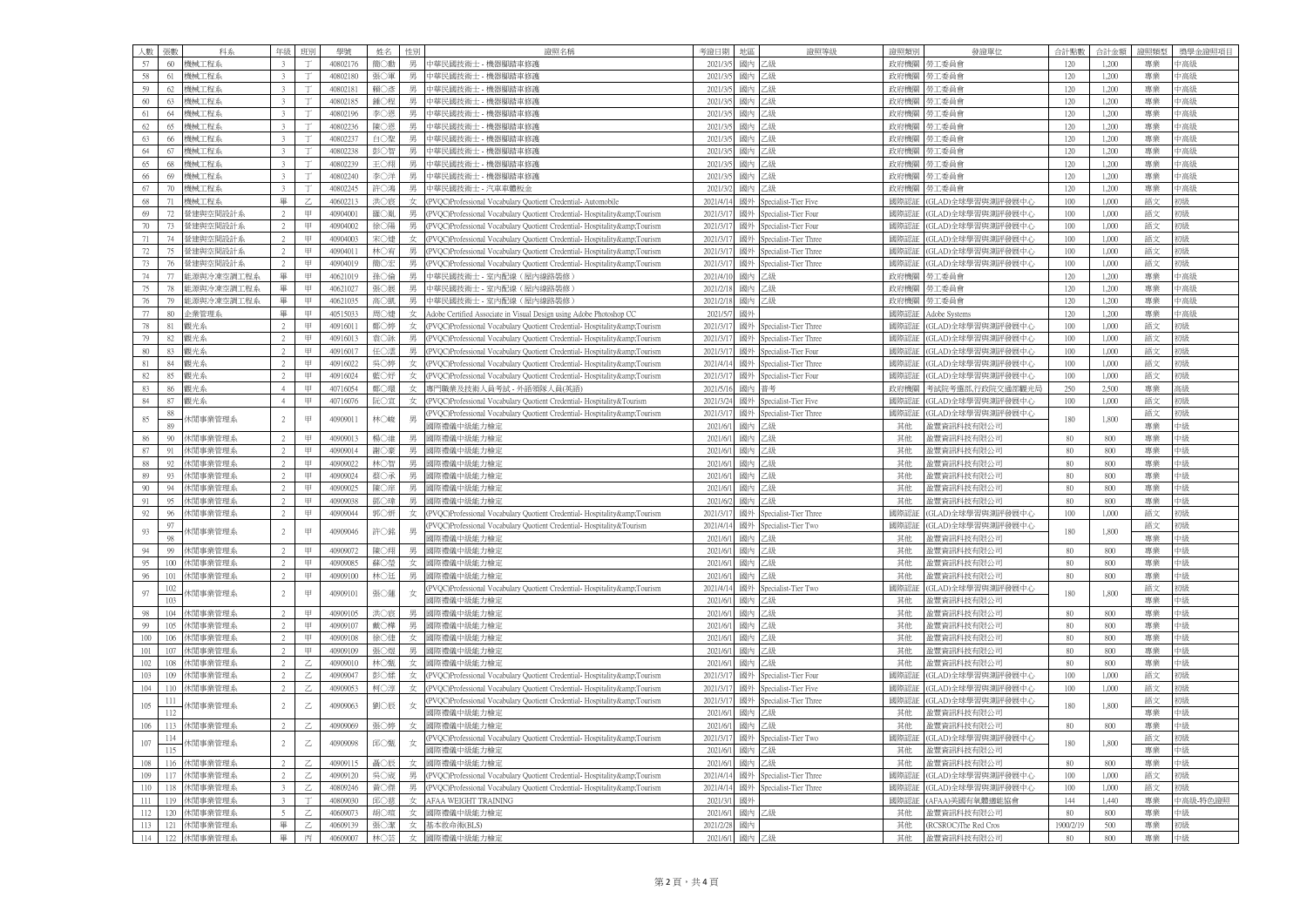|     |     | 張數  | 科系            | 年級             | <b>HFH</b>  | 學號        | 姓名  | 性別  | 證照名稱                                                                    | 考證日期     |    | 證照等級                                  | 證昭類別 | 發證單位                  | 合計點數    | 合計金額  | 證昭賴型 | 獎學金證照項目  |
|-----|-----|-----|---------------|----------------|-------------|-----------|-----|-----|-------------------------------------------------------------------------|----------|----|---------------------------------------|------|-----------------------|---------|-------|------|----------|
| 115 |     | 123 | 卡閒事業管理系       | 畢              | 丙           | 4060901   | 王〇鈺 | 女   | 國際禮儀中級能力檢定                                                              | 2021/6   |    | 1級                                    | 其他   | 盈豐資訊科技有限公司            | 80      | 800   | 專業   | 中級       |
| 116 |     | 124 | 休閒事業管理系       | 畢              | 丙           | 40609028  | 王〇絜 | 女   | 國際禮儀中級能力檢定                                                              | 2021/6/  | 國內 | 一級                                    | 其他   | 盈豐資訊科技有限公司            | 80      | 800   | 專業   | 中級       |
| 117 |     | 125 | 休閒事業管理系       | 畢              | 丙           | 40609030  | 齊〇霆 | 男   | AFAA PERSONAL FITNESS TRAINER                                           | 2021/3   | 國々 |                                       | 國際認証 | AFAA)美國有氧體適能協會        | 144     | 1,440 | 專業   | 中高級-特色證照 |
| 118 |     | 126 | 應用英語系         | $\mathfrak{D}$ | Ħ           | 40908003  | 黄○安 | 女   | (PVQC)Professional Vocabulary Quotient Credential-Hospitality&Tourism   | 2021/4/  | 國夕 | Expert-Tier Three                     | 國際認証 | GLAD)全球學習與測評發展中心      | 240     | 2,400 | 語文   | 中級       |
| 119 |     | 127 | 應用英語系         | $\overline{2}$ | 甲           | 40908014  | 李〇  | 女   | (PVQC)Professional Vocabulary Quotient Credential-Hospitality&Tourism   | 2021/3/  | 國外 | Expert-Tier Three                     | 國際認証 | GLAD)全球學習與測評發展中心      | 240     | 2,400 | 語文   | 中級       |
|     | 120 | 128 | 確用英語          | 2              | 田           | 40908016  | 陳〇滽 | 里   | (PVQC)English Vocabulary Quotient in Hospitality & Tourism              | 2021/3/  | 國外 | Expert-Tier Five, Spelling-Tier Three | 國際認証 | GLAD)全球學習與測評發展中心      | 480     | 4,800 | 語文   | 中高級      |
| 121 |     | 129 | 應用英語系         | $\mathfrak{D}$ | ₩.          | 40908020  | 張〇零 | 女   | (PVQC)Professional Vocabulary Quotient Credential-Hospitality&Tourism   | 2021/3/  | 國夕 | Expert-Tier Two                       | 國際認証 | GLAD)全球學習與測評發展中心      | 240     | 2,400 | 語文   | 中級       |
| 122 |     | 130 | <b>在用革</b> 語: |                | 田           | 40908023  | 墓○如 | 女   | (PVOC)Professional Vocabulary Ouotient Credential-Hospitality&Tourism   | 2021/4/  | 國外 | xpert-Tier Three                      | 國際認言 | GLAD)全球學習與測評發展中心      | 240     | 2,400 | 語文   | 中級       |
|     | 123 | 131 | 應用英語系         | $\overline{2}$ | 甲           | 40908024  | 温○程 | 男   | (PVQC)Professional Vocabulary Quotient Credential-Hospitality&Tourism   | 2021/4/1 | 國外 | Expert-Tier Four                      | 國際認証 | GLAD)全球學習與測評發展中心      | 240     | 2,400 | 語文   | 中級       |
| 124 |     | 132 | 應用英語系         | $\gamma$       | Ħ           | 40908023  | 蔡○詩 | 女   | (PVQC)Professional Vocabulary Quotient Credential-Hospitality&Tourism   | 2021/3/  | 國夕 | Expert-Tier Five                      | 國際認証 | GLAD)全球學習與測評發展中心      | 480     | 4,800 | 語文   | 中高級      |
|     | 125 | 133 | 應用英語系         | $\mathfrak{D}$ | 甲           | 40908028  | 蔡○嘉 | 女   | (PVQC)Professional Vocabulary Quotient Credential-Hospitality&Tourism   | 2021/3/  | 國外 | Expert-Tier Five                      | 國際認証 | (GLAD)全球學習與測評發展中心     | 480     | 4,800 | 語文   | 中高級      |
|     | 126 | 134 | 應用英語系         | 2              | 田           | 40908029  | 劉〇豪 | 里   | (PVQC)Professional Vocabulary Quotient Credential-Hospitality&Tourism   | 2021/3/  | 國外 | Expert-Tier Four                      | 國際認証 | GLAD)全球學習與測評發展中心      | 240     | 2,400 | 語文   | 中級       |
| 127 |     | 135 | 應用英語系         |                | 田           | 4090803   | 黎〇懷 | 女   | (PVQC)Professional Vocabulary Quotient Credential-Hospitality&Tourism   | 2021/4/  | 國夕 | <b>Expert-Tier Three</b>              | 國際認証 | (GLAD)全球學習與測評發展中心     | 240     | 2,400 | 語文   | 中级       |
|     | 128 | 136 | 應用英語系         | $\overline{2}$ | 甲           | 40908033  | 謝〇妤 | 女   | (PVOC)Professional Vocabulary Ouotient Credential-Hospitality&Tourism   | 2021/3/  | 國外 | Expert-Tier Four                      | 國際認証 | (GLAD)全球學習與測評發展中心     | 240     | 2,400 | 語文   | 中級       |
|     | 129 | 137 | 應用英語系         | $\overline{2}$ | 甲           | 40908035  | 建○瑩 | 女   | (PVQC)Professional Vocabulary Quotient Credential-Hospitality&Tourism   | 2021/3/1 | 國外 | Expert-Tier Four                      | 國際認証 | (GLAD)全球學習與測評發展中心     | 240     | 2,400 | 語文   | 中級       |
|     | 130 | 138 | 應用英語系         | $\overline{2}$ | ₩.          | 4090803   | 賈○玲 | 女   | (PVQC)Professional Vocabulary Quotient Credential-Hospitality&Tourism   | 2021/3/  | 國外 | Expert-Tier Four                      | 國際認証 | (GLAD)全球學習與測評發展中心     | 240     | 2,400 | 語文   | 中級       |
| 131 |     | 139 | 應用英語系         |                | 甲           | 40908038  | 簡〇恩 | 男   | (PVQC)Professional Vocabulary Quotient Credential-Hospitality&Tourism   | 2021/3/  | 國外 | xpert-Tier Three                      | 國際認証 | (GLAD)全球學習與測評發展中心     | 240     | 2,400 | 語文   | 中級       |
|     | 132 | 140 | 應用英語系         | 2              | 甲           | 40908042  | 簡○臻 | 女   | (PVQC)Professional Vocabulary Quotient Credential-Hospitality&Tourism   | 2021/3/  | 國外 | Expert-Tier Four                      | 國際認証 | (GLAD)全球學習與測評發展中心     | 240     | 2,400 | 語文   | 中級       |
| 133 | 14  |     | 應用英語系         | $\mathbf{a}$   | 田           | 40808008  | 何○姍 | 女   | (PVQC)Professional Vocabulary Quotient Credential-Culinary              | 2021/4/  | 國夕 | Expert-Tier Five                      | 國際認証 | GLAD)全球學習與測評發展中心      | 480     | 4,800 | 語文   | 中高級      |
| 134 |     | 142 | 餐旅管理系         | $\overline{2}$ | 甲           | 40918042  | 馬〇潔 | 女   | (PVQC)Professional Vocabulary Quotient Credential-Culinary              | 2021/4/  | 國外 | Expert-Tier Five                      | 國際認証 | (GLAD)全球學習與測評發展中心     | 530     | 5,300 | 語文   | 中高級      |
|     |     | 143 |               |                |             |           |     |     | 中華民國技術士 - 烘焙食品 - 蛋糕&西點                                                  | 2021/4/2 | 國內 | 丙級                                    | 政府機關 | 勞工委員會                 |         |       | 專業   | 噭        |
| 135 |     | 144 | 餐旅管理系         | $\overline{2}$ | 甲           | 40918069  | 鄒〇逸 | 男   | (PVQC)Professional Vocabulary Quotient Credential-Culinary              | 2021/4/  | 國外 | Expert-Tier Five                      | 國際認証 | (GLAD)全球學習與測評發展中心     | 530     | 5,300 | 語文   | 中高級      |
|     |     | 145 |               |                |             |           |     |     | 車 民國技術士 - 烘焙食品 - 蛋糕&:西點                                                 | 2021/4/2 | 國內 | 后纵                                    | 政府機關 | 勞工委員會                 |         |       | 專業   | 躈        |
|     | 136 | 146 | 餐旅管理系         | 2              | Z           | 40918016  | 李〇霖 | 男   | 中華民國技術士 - 中式麵食加工 - 酥 (油) 皮&糕 (漿) 皮類                                     | 2021/3/2 | 國內 | 丙級                                    | 政府機關 | 勞工委員會                 | 50      | 500   | 專業   | 強        |
| 137 |     | 147 | 層旅管理系         | $\overline{2}$ | $\mathbb Z$ | 40918068  | 鄭〇中 | 男   | (PVQC)Professional Vocabulary Quotient Credential-Culinary              | 2021/4/  |    | Expert-Tier Five                      | 國際認証 | GLAD)全球學習與測評發展中心      | 530     | 5,300 | 語文   | 中高級      |
|     |     | 148 |               |                |             |           |     |     | 中華民國技術士 - 中式麵食加工 - 酥 (油) 皮&糕 (漿) 皮類                                     | 2021/3/2 | 國內 | 玉銀                                    | 政府機關 | 勞工委員會                 |         |       | 專業   | 強        |
|     | 138 | 149 | 餐旅管理系         | $\overline{2}$ | Z           | 40918071  | 黄〇芯 | 女   | 中華民國技術士 - 中餐烹調 - 葷食                                                     | 2021/4/1 | 國內 | 雨级                                    | 政府機關 | 勞工委員會                 | 50      | 500   | 專業   | 強        |
| 139 |     | 150 | 餐旅管理美         | $\mathcal{L}$  |             | 40918133  | 謝〇杰 | 男   | 中華民國技術士 - 中式麵食加工 - 酥 (油) 皮&糕 (漿) 皮舞                                     | 2021/3/  | 國内 | 村級                                    | 政府機關 | 勞工委員會                 | 50      | 500   | 專業   | 形狀       |
|     | 140 | 151 | 餐旅管理系         | $\overline{2}$ | 甲           | N40918062 | 辜○淇 | 女   | (PVQC)English Vocabulary Quotient in Culinary                           | 2021/3/1 | 國外 | Specialist-Tier Three                 | 國際認証 | (GLAD)全球學習與測評發展中心     | 100     | 1,000 | 語文   | 強        |
| 141 |     | 152 | 表演藝術系         | $\overline{2}$ | 田           | 40924001  | 鄭○約 | 女   | (PVQC)Professional Vocabulary Quotient Credential-Hospitality&Tourism   | 2021/3/  | 國外 | Specialist-Tier Five                  | 國際認証 | (GLAD)全球學習與測評發展中心     | 100     | 1,000 | 語文   | 刀級       |
| 142 |     | 153 | 長演藝術系         | $\overline{2}$ | Ħ           | 40924003  | 吳○璿 |     | (PVQC)Professional Vocabulary Quotient Credential- Hospitality&Tourism  | 2021/3/  | 國夕 | Specialist-Tier Four                  | 國際認証 | (GLAD)全球學習與測評發展中心     | 100     | 1,000 | 語文   | 刃级       |
|     | 143 | 154 | 表演藝術系         | $\overline{2}$ | 甲           | 40924020  | 林○陽 | 男   | (PVQC)Professional Vocabulary Quotient Credential-Hospitality&Tourism   | 2021/4/1 | 國外 | becialist-Tier Two                    | 國際認証 | (GLAD)全球學習與測評發展中心     | 100     | 1,000 | 語文   | 腦        |
|     | 144 | 155 | 長演藝術系         | $\overline{c}$ | 甲           | 40924033  | 吳○霄 | 女   | (PVQC)Professional Vocabulary Quotient Credential- Hospitality&Tourism  | 2021/3/1 | 國外 | Specialist-Tier Three                 | 國際認証 | GLAD)全球學習與測評發展中心      | 100     | 1,000 | 語文   | 強        |
| 145 |     | 156 | 長演藝術系         |                | 田           | 40924036  | 林○媛 |     | (PVQC)Professional Vocabulary Quotient Credential-Hospitality&Tourism   | 2021/3/  | 國夕 | pecialist-Tier Three                  | 國際認証 | GLAD)全球學習與測評發展中心      | 100     | 1,000 | 語文   | 強        |
|     | 146 | 157 | 表演藝術系         | $\overline{2}$ | 甲           | 40924038  | 蘇〇嫙 | 女   | (PVQC)Professional Vocabulary Quotient Credential- Hospitality&Tourism  | 2021/4/  | 國外 | Specialist-Tier Two                   | 國際認証 | (GLAD)全球學習與測評發展中心     | 100     | 1,000 | 語文   | 強        |
|     | 147 | 158 | 表演藝術系         | 2              | 甲           | 40924049  | 葉〇安 | 男   | (PVQC)Professional Vocabulary Quotient Credential- Hospitality&Tourism  | 2021/3/  | 國外 | Specialist-Tier Three                 | 國際認証 | GLAD)全球學習與測評發展中心      | 100     | 1,000 | 語文   | 刀級       |
| 148 |     | 159 | 長演藝術系         | $\overline{2}$ | 田           | 40924056  | 賴○萱 | 女   | (PVQC)Professional Vocabulary Quotient Credential-Hospitality&Tourism   | 2021/4/  | 國外 | pecialist-Tier Two                    | 國際認証 | GLAD)全球學習與測評發展中心      | 100     | 1,000 | 語文   | 形狀       |
|     | 149 | 160 | 表演藝術系         | 2              | 甲           | 40924078  | 曾○柔 | 女   | (PVQC)Professional Vocabulary Quotient Credential-Hospitality&Tourism   | 2021/4/1 | 國外 | Specialist-Tier Four                  | 國際認証 | (GLAD)全球學習與測評發展中心     | 100     | 1,000 | 語文   | 刀級       |
|     | 150 | 161 | 表演藝術系         | $\overline{2}$ | ₩.          | 40924084  | 林○容 | 女   | (PVQC)Professional Vocabulary Quotient Credential-Hospitality&Tourism   | 2021/3/  | 國外 | Specialist-Tier Four                  | 國際認証 | GLAD)全球學習與測評發展中心      | 100     | 1,000 | 語文   | 嘰        |
| 151 |     | 162 | 長演藝術系         | $\mathfrak{D}$ | 田           | 4092418   | 汪〇哲 |     | (PVQC)Professional Vocabulary Quotient Credential-Hospitality&Tourism   | 2021/3/  | 國外 | Specialist-Tier Two                   | 國際認証 | (GLAD)全球學習與測評發展中心     | 100     | 1,000 | 語文   | 刃級       |
|     | 152 | 163 | 表演藝術系         | 畢              | 甲           | 40624016  | 黄○源 | 男   | (IC3)Computing Fundamentals                                             | 2021/4/2 | 國外 |                                       | 國際認証 | Certiport Inc.[思遞波公司] | 80      | 800   | 專業   | 中級       |
|     | 153 | 164 | 長演藝術系         | 畢              | 甲           | 40624018  | 劉○煖 | 女   | (PVQC)Professional Vocabulary Quotient Credential-Hospitality&Tourism   | 2021/3/2 | 國外 | Specialist-Tier Four                  | 國際認証 | GLAD)全球學習與測評發展中心      | 100     | 1,000 | 語文   | 強        |
| 154 |     | 165 | 長演藝術系         | 畢              | Ħ           | 40624099  | 許○賢 |     | Mixcraft 8 Certified Associate Program                                  | 2021/6   | 國夕 | evel 1                                | 國際認証 | <b>ACOUSTICA</b>      | 50      | 500   | 專業   | 刀級       |
| 155 |     | 166 | 數位媒體設計系       | $\overline{2}$ | 甲           | 40920065  | 林○麟 | 男   | (PVQC)English Vocabulary Quotient in Digital Multimedia and Design      | 2021/3/1 | 國外 | Specialist-Tier Five                  | 國際認証 | (GLAD)全球學習與測評發展中心     | 100     | 1,000 | 語文   | 強        |
| 156 |     | 167 | 室内設計系         | $\overline{2}$ | 田           | 40919004  | 張〇評 | 男   | (PVQC)Professional Vocabulary Quotient Credential- Hospitality&Tourism  | 2021/3/  | 國外 | Specialist-Tier Four                  | 國際認証 | GLAD)全球學習與測評發展中心      | 100     | 1,000 | 語文   | 张        |
| 157 |     | 168 | 官内設計系         | $\overline{2}$ | Ħ           | 40919012  | 黄○媛 | 女   | (PVQC)Professional Vocabulary Quotient Credential- Hospitality&Tourism  | 2021/3/  | 國夕 | Specialist-Tier Three                 | 國際認証 | GLAD)全球學習與測評發展中心      | 100     | 1.000 | 語文   | 強        |
|     | 158 | 169 | 昆内設計系         | $\overline{2}$ | 甲           | 40919019  | 邱○慈 | 女   | (PVQC)Professional Vocabulary Quotient Credential- Hospitality&Tourism  | 2021/3/  | 國外 | pecialist-Tier Four                   | 國際認証 | (GLAD)全球學習與測評發展中心     | 100     | 1,000 | 語文   | 躈        |
|     | 159 | 170 | 室内設計系         | $\overline{2}$ | 田           | 40919024  | 何○慧 | 女   | (PVQC)Professional Vocabulary Quotient Credential- Hospitality&Tourism  | 2021/3/  | 國外 | pecialist-Tier Three                  | 國際認証 | GLAD)全球學習與測評發展中心      | 100     | 1,000 | 語文   | 嘰        |
| 160 |     |     | 都内設計系         |                | 田           | 40919044  | 游○隆 |     | (PVQC)Professional Vocabulary Quotient Credential-Hospitality&Tourism   | 2021/3/  |    | pecialist-Tier Four                   | 國際認言 | GLAD)全球學習與測評發展中心      | 100     | 1,000 | 語文   | 嘰        |
| 161 |     | 172 | 室内設計系         | $\overline{2}$ | $\boxplus$  | 40919058  | 陳〇辛 | 男   | (PVOC)Professional Vocabulary Ouotient Credential-Hospitality&Tourism   | 2021/3/  | 國外 | Specialist-Tier Four                  | 國際認証 | (GLAD)全球學習與測評發展中心     | 100     | 1,000 | 語文   | 強        |
|     | 162 | 173 | 室内設計系         | $\overline{2}$ | 甲           | 40919063  | 黄○傑 | 男   | (PVQC)Professional Vocabulary Quotient Credential- Hospitality&Tourism  | 2021/3/1 | 國外 | Specialist-Tier Four                  | 國際認証 | GLAD)全球學習與測評發展中心      | 100     | 1,000 | 語文   | 躈        |
| 163 |     | 174 | 官内設計系         | $\gamma$       | Ħ           | 40919064  | 鄭○蔡 | 女   | (PVQC)Professional Vocabulary Quotient Credential- Hospitality&Tourism  | 2021/3/  | 國夕 | Specialist-Tier Three                 | 國際認証 | GLAD)全球學習與測評發展中心      | 100     | 1,000 | 語文   | 刀級       |
|     | 164 | 175 | 室内設計系         | $\overline{2}$ | 甲           | 40919066  | 李〇霆 | 女   | (PVQC)Professional Vocabulary Quotient Credential-Hospitality&Tourism   | 2021/3/1 | 國外 | Specialist-Tier Five                  | 國際認証 | (GLAD)全球學習與測評發展中心     | 100     | 1,000 | 語文   | 刀級       |
|     | 165 | 176 | 室内設計系         | 2              | 田           | 40919067  | 楚〇彦 | 男   | (PVQC)Professional Vocabulary Quotient Credential-Hospitality&Tourism   | 2021/3/  | 國外 | pecialist-Tier Five                   | 國際認証 | GLAD)全球學習與測評發展中心      | 100     | 1,000 | 語文   | 张        |
|     | 166 | 177 | 室内設計系         |                | 田           | 40919084  | 周〇宇 | 女   | (PVQC)Professional Vocabulary Quotient Credential-Hospitality&Tourism   | 2021/3/  | 國夕 | Specialist-Tier Three                 | 國際認証 | GLAD)全球學習與測評發展中心      | 100     | 1,000 | 語文   | 形状       |
|     | 167 | 178 | 室内設計系         | $\overline{2}$ | Z.          | 40919079  | 蔡〇伶 |     | 女 (PVQC)Professional Vocabulary Quotient Credential-Hospitality&Tourism | 2021/3/1 | 國外 | pecialist-Tier Five                   | 國際認証 | (GLAD)全球學習與測評發展中心     | 100     | 1,000 | 語文   | 呦        |
| 168 |     | 179 | 室内設計系         | 畢              | $\boxplus$  | 40619045  | 鄭○揚 | 男   | 中華民國技術士 - 建築物室内裝修工程管理                                                   | 2021/4/2 | 國內 | 跋                                     | 政府機關 | 勞工委員會                 | 300     | 3,000 | 專業   | 新級-特色證照  |
| 169 |     | 180 | 置内設計系         | 畢              | Ħ           | 40619109  | 謝〇林 |     | 車華民國技術士 - 建築物室内裝修工程管理                                                   | 2021/4/2 |    | " 织                                   | 政府機關 | 亨工委員會                 | 300     | 3,000 | 專業   | 級-特色證照   |
|     | 170 | 181 | 川意產品設計        |                | 甲           | 40922001  | 陳〇君 | 女   | (PVOC)English Vocabulary Ouotient in Digital Multimedia and Design      | 2021/3/  | 國外 | pecialist-Tier Two                    | 國際認証 | (GLAD)全球學習與測評發展中心     | 100     | 1,000 | 語文   | 绷        |
| 171 |     | 182 | 前意產品設計系       | $\overline{2}$ | 甲           | 40922021  | 張〇筠 | 女   | (PVQC)English Vocabulary Quotient in Digital Multimedia and Design      | 2021/4/  | 國外 | Specialist-Tier Two                   | 國際認証 | (GLAD)全球學習與測評發展中心     | 100     | 1,000 | 語文   | 嘰        |
| 172 |     | 183 | 意產品設計系        |                | Ħ           | 40922022  | 余〇榕 | tr. | (PVQC)English Vocabulary Quotient in Digital Multimedia and Design      | 202114   |    | pecialist-Tier Two                    | 國際認証 | (GLAD)全球學習與測評發展中心     | 100     | 1.000 | 語文   | 刀纵       |
| 173 |     | 184 | 削意產品設計系       |                | 甲           | 40922026  | 吳○誠 | 男   | (PVQC)English Vocabulary Quotient in Digital Multimedia and Design      | 2021/3/  | 國外 | Specialist-Tier Three                 | 國際認証 | (GLAD)全球學習與測評發展中心     | $100 -$ | 1,000 | 語文   | 強        |
|     | 174 | 185 | 創意產品設計系       |                | 甲           | 40922044  | 施〇廷 | 男   | (PVQC)English Vocabulary Quotient in Digital Multimedia and Design      | 2021/4/1 | 國外 | Specialist-Tier Three                 | 國際認証 | (GLAD)全球學習與測評發展中心     | 100     | 1,000 | 語文   | 刀幻       |